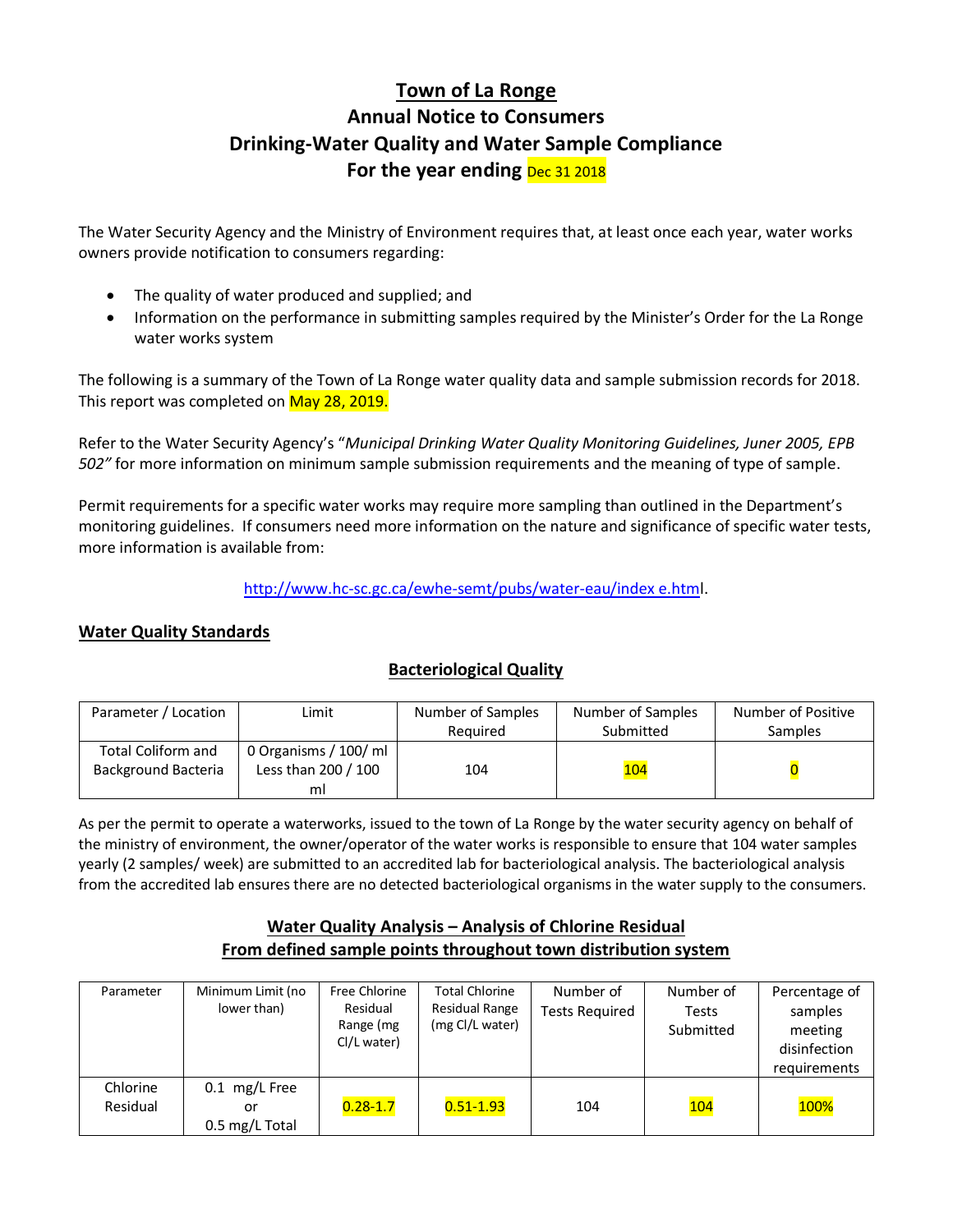# **Water Quality Analysis – Free Chlorine Residual From Town Reservoir Records**

| Location                                      | Limit (mg/L)                     | Test Level Range<br>(mg/L) | # Tests Performed | # Tests not Meeting<br>Requirements |
|-----------------------------------------------|----------------------------------|----------------------------|-------------------|-------------------------------------|
| <b>Reservoir #2</b><br>Free Chlorine Residual | Not less than 0.1 mg/L           | $0.31 - 1.62$              | 365               |                                     |
| <b>Reservoir #3</b><br>Free Chlorine Residual | Not less than $0.1 \text{ mg/L}$ | $0.32 - 0.81$              | 365               |                                     |

As per "the Permit to Operate a Waterworks" issued by the water security agency to the Town of La Ronge, daily analysis of the quality of water to the consumers is required to be performed by operators 365 days a year and records of the daily analysis must be kept and available upon request. The analysis required are the measure of the concentration of free and total chlorine in the water being distributed to consumers and returning to each water reservoir. A minimum of 0.1 milligrams chlorine per litre of water (mg/L) free chlorine residual and a minimum of 0.5 mg/L total is required for the water being distributed to consumers. In the event that concentration of total or free chlorine drops below the limit outlined, the waterworks is considered to still be in compliance as long as one parameter is within the limit and efforts are made to bring values within required concentrations.

#### As per<http://www.saskh2o.ca/glossary.asp>

**Chlorine, free**- A measurement of the amount of the chlorine available after a portion has been used up in reactions with the substances present in water.

**Chlorine, total** - A measurement of both free and combined chlorine.

Further

**Chlorine residual** - The amount of total chlorine maintained in treated drinking water as it travels through a distribution system. It can be free chlorine, combined chlorine (chloramines) or a combination of both.

**Chlorine, combined** - A measurement of the amount of chloramines produces as a result of the reaction of chlorine with ammonia present in water.

For more information about concentration levels of chlorine in potable drinking water please visit [www.saskh2o.ca](http://www.saskh2o.ca/)

#### **Turbidity – From Saskatchewan Disease Control Laboratory**

| Parameter | Limit (NTU) | Test Level<br>Range | # Tests Not<br>Meeting | Maximum<br>Turbidity | Number of<br><b>Tests Required</b> | Number of<br>Tests |
|-----------|-------------|---------------------|------------------------|----------------------|------------------------------------|--------------------|
|           |             |                     |                        |                      |                                    |                    |
|           |             |                     | Requirements           |                      |                                    | Performed          |
| Turbidity | No Standard | $0.07 - 1.58$       |                        | 1.58                 | 104                                | 104                |

Turbidity measures the "clarity" of water and is reported in Nephelometric Turbidity Units (NTU). The Town is required to monitor turbidity at the same frequency and locations as for bacteriological sampling.

#### **Chemical – Trihalomethanes (THM)**

Trihalomethanes are formed when chlorine reacts with organic matter in water. The limit for THM is a long term objective based on an annual average of seasonal samples.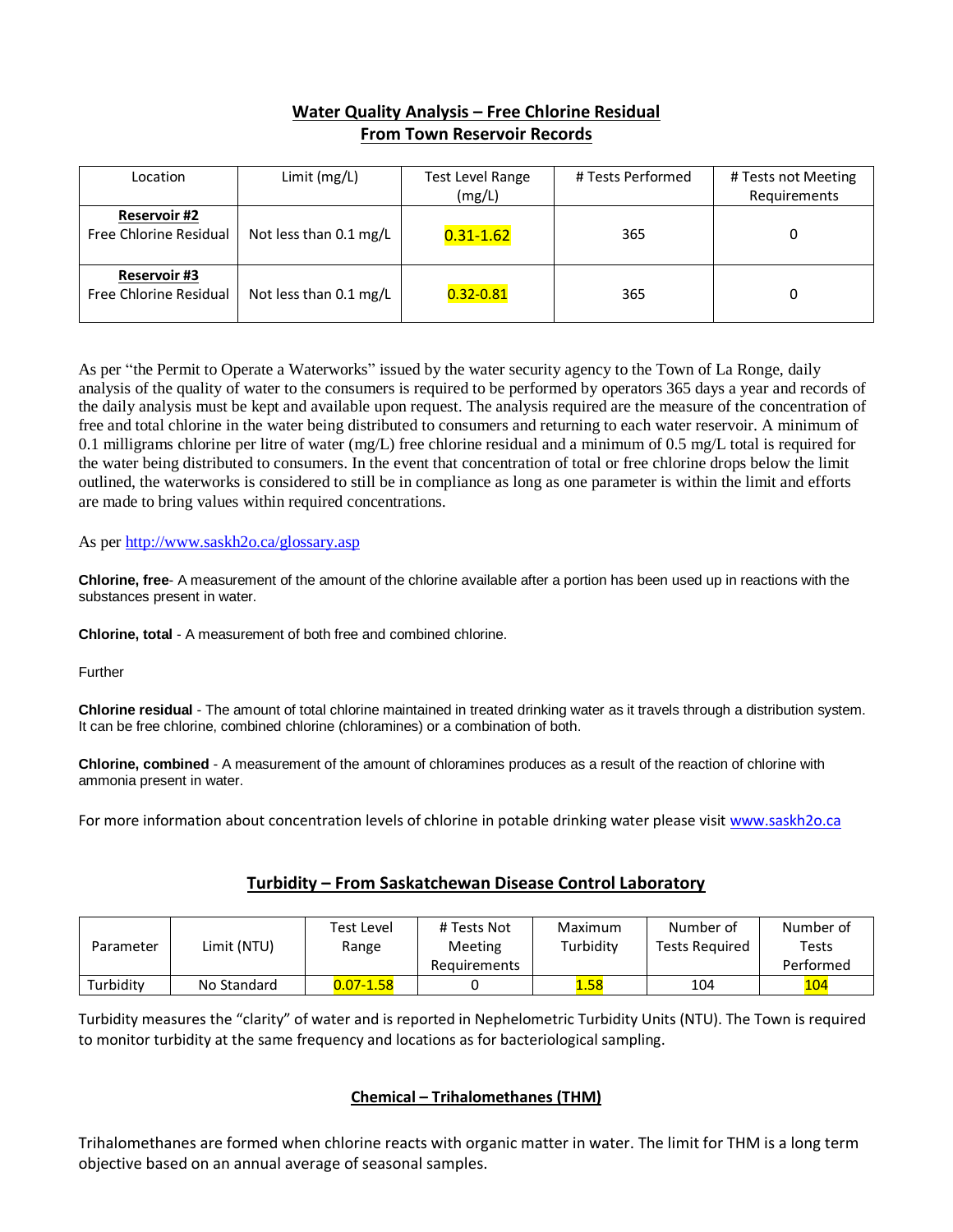| Parameter      | Limit $(mg/L)$ | Average (mg/L) | # Samples Required | # Samples Submitted |
|----------------|----------------|----------------|--------------------|---------------------|
| Trihalomethane | 0.08           | 0.08           |                    |                     |

### **Chemical – Haloacetic Acids (HAAs)**

Haloacetic acids are formed when chlorine reacts with organic matter in water. The limit for HAAs is a long term objective based on an annual average of quarterly samples.

| Parameter        | Limit (mg/L) | Average (mg/L) | # Samples Required | # Samples<br>Submitted |
|------------------|--------------|----------------|--------------------|------------------------|
| Haloacetic Acids | 0.080        | 0.06           | 4                  | 4                      |

## **Chemical Health Category**

All waterworks serving less than 5,000 persons are required to submit water samples for the Ministry of Environment's "Chemical Health" category once every two years. The source of water that the Town of La Ronge distributes comes from a regional water treatment plant run by Saskwater and governed by The Lac La Ronge Regional Water Corporation the (LLRRWC). LLRWC is responsible for monitoring and reporting as per their Permit to operate a waterworks. For more information about the quality of the water source, the water quality report to consumers from LLRRWC is attached.

### **For more information contact:**

Town of La Ronge Box 5680 La Ronge, Saskatchewan S0J 1L0 306-425-2066 (Phone) 425-3883 (Fax)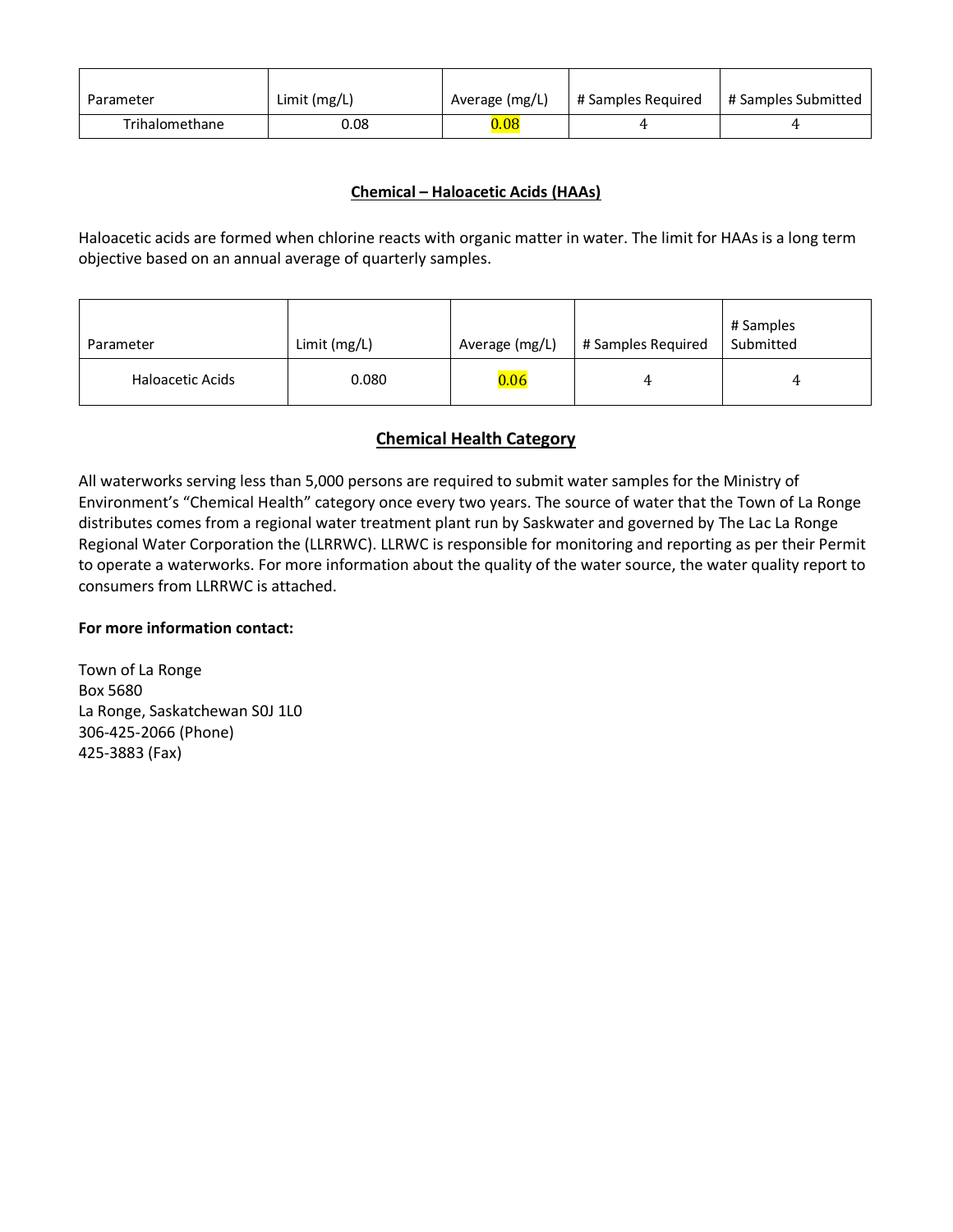|                | <b>Collection Date</b> | Locatio          | Free | Total        | Turb | Fluoride | Total            | E.Coli           |
|----------------|------------------------|------------------|------|--------------|------|----------|------------------|------------------|
|                |                        | n                |      |              |      |          | Coliform         |                  |
| $\mathbf{1}$   | Jan 2 2018             | SPS <sub>2</sub> | 0.53 | 0.8          | 0.16 | 0.49     | No               | No               |
|                |                        |                  |      |              |      |          | Detectable       | Detectable       |
| $\overline{2}$ | Jan 2 2018             | SPS5             | 0.55 | 0.84         | 0.09 | 0.49     | <b>No</b>        | No               |
|                |                        |                  |      |              |      |          | Detectable       | Detectable       |
| 3              | Jan 8 2018             | SPS1             | 0.57 | 0.88         | 0.16 | 0.49     | No               | No               |
|                |                        |                  |      |              |      |          | Detectable       | Detectable       |
| 4              | Jan 8 2018             | SPS7             | 0.41 | 0.65         | 0.18 | 0.49     | <b>No</b>        | No               |
|                |                        |                  |      |              |      |          | Detectable       | Detectable       |
| 5              | Jan 15 2018            | SPS8             | 0.34 | 0.69         | 0.11 | 0.47     | No               | No               |
|                |                        |                  |      |              |      |          | Detectable       | Detectable       |
| 6              | Jan 15 2018            | SPS11            | 0.78 | 1.18         | 0.12 | 0.5      | <b>No</b>        | No               |
|                |                        |                  |      |              |      |          | Detectable       | Detectable       |
| $\overline{7}$ | Jan 22 2018            | Res 3            | 0.38 | 0.71         | 0.26 | 0.47     | <b>No</b>        | No               |
|                |                        |                  |      |              |      |          | Detectable       | Detectable       |
| 8              | Jan22 2018             | Res2             | 0.48 | 0.81         | 0.63 | 0.49     | No               | No               |
|                |                        |                  |      |              |      |          | Detectable       | Detectable       |
| 9              | Jan 29 2018            | SPS5             | 0.68 | 1.12         | 0.66 | 0.47     | <b>No</b>        | No               |
|                |                        |                  |      |              |      |          | Detectable       | Detectable       |
| 10             | Jan 29 2018            | SPS2             | 0.57 | 0.94         | 1.03 | 0.48     | No               | No               |
|                |                        |                  |      |              |      |          | Detectable       | Detectable       |
| 11             | Feb 5 2018             | SPS7             | 0.68 | 0.94         | 0.87 | 0.42     | <b>No</b>        | No               |
|                |                        |                  |      |              |      |          | Detectable       | Detectable       |
| 12             | Feb 5 2018             | SPS1             | 0.9  | 1.17         | 0.78 | 0.36     | No               | No               |
|                |                        |                  |      |              |      |          | Detectable       | Detectable       |
| 13             | Feb 12 2018            | <b>SPS11</b>     | 0.65 | $\mathbf{1}$ | 0.48 | 0.48     | No               | No               |
|                |                        |                  |      |              |      |          | Detectable       | Detectable       |
| 14             | Feb 12 2018            | SPS8             | 0.55 | 0.85         | 0.57 | 0.51     | <b>No</b>        | No               |
|                |                        |                  |      |              |      |          | Detectable       | Detectable       |
| 15             | Feb 20 2018            | Res <sub>2</sub> | 0.36 | 0.68         | 0.57 | 0.5      | No               | No               |
|                |                        |                  |      |              |      |          | Detectable       | Detectable       |
| 16             | Feb 20 2018            | Res 3            | 0.44 | 0.79         | 0.63 | 0.47     | No.              | No.              |
|                |                        |                  |      |              |      |          | Detectable       | Detectable       |
| 17             | Feb 26 2018            | SPS <sub>2</sub> | 0.7  | 1.07         | 0.29 | 0.5      | No               | <b>No</b>        |
|                |                        |                  |      |              |      |          | Detectable       | Detectable       |
| 18             | Feb 26 2018            | SPS5             | 1.06 | 1.47         | 0.95 | 0.48     | No               | No               |
|                |                        |                  |      |              |      |          | Detectable       | Detectable       |
| 19             | Mar 5 2018             | SPS1             | 0.62 | 0.91         | 0.77 | 0.47     | <b>No</b>        | No               |
|                |                        |                  |      |              |      | 0.41     | Detectable       | Detectable       |
| 20             | Mar 5 2018             | SPS7             | 0.42 | 0.77         | 0.51 |          | No<br>Detectable | No<br>Detectable |
| 21             | Mar 12 2018            | SPS8             | 0.37 | 0.66         | 0.37 | 0.49     | No               | No               |
|                |                        |                  |      |              |      |          | Detectable       | Detectable       |
| 22             | Mar 12 2018            | SPS11            | 0.56 | 0.86         | 0.25 | 0.51     | <b>No</b>        | No               |
|                |                        |                  |      |              |      |          | Detectable       | Detectable       |
| 23             | Mar 19 2018            | Res 3            | 0.41 | 0.72         | 0.66 | 0.5      | No               | No               |
|                |                        |                  |      |              |      |          | Detectable       | Detectable       |
| 24             | Mar 19 2018            | Res <sub>2</sub> | 0.42 | 0.68         | 0.43 | 0.5      | No               | No               |
|                |                        |                  |      |              |      |          | Detectable       | Detectable       |
| 25             | Mar 26 2018            | SPS <sub>2</sub> | 0.47 | 0.67         | 0.23 | 0.36     | No               | <b>No</b>        |
|                |                        |                  |      |              |      |          | Detectable       | Detectable       |
|                |                        |                  |      |              |      |          |                  |                  |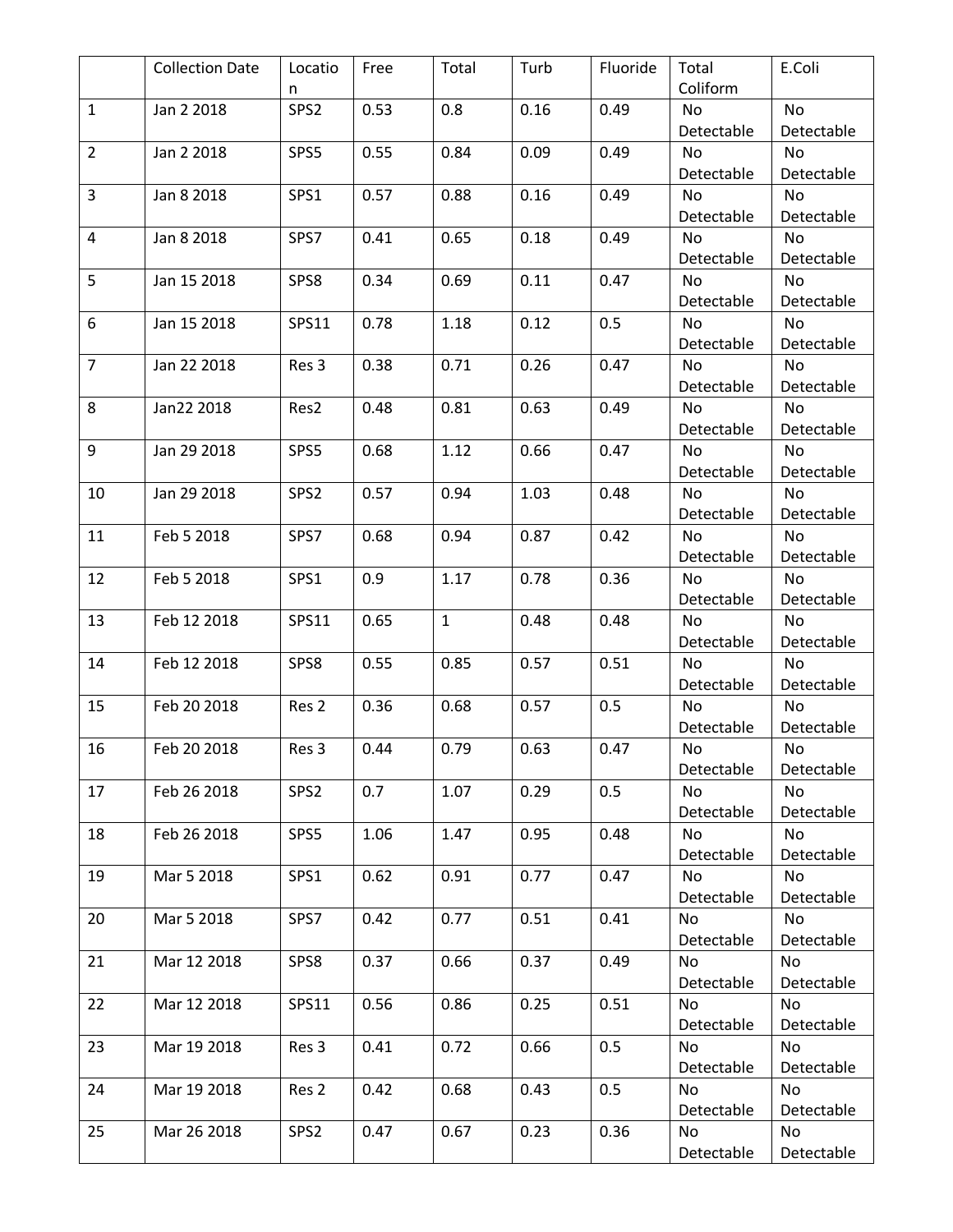| 26 | Mar 26 2018 | SPS5             | 0.59 | 0.88 | 1.34  |      | <b>No</b>        | No               |
|----|-------------|------------------|------|------|-------|------|------------------|------------------|
|    |             |                  |      |      |       |      | Detectable       | Detectable       |
| 27 | Apr 3 2018  | SPS7             | 0.46 | 0.73 | 0.43  | 0.48 | No               | No               |
|    |             |                  |      |      |       |      | Detectable       | Detectable       |
| 28 | Apr 3 2018  | SPS1             | 0.5  | 0.8  | 0.4   | 0.5  | <b>No</b>        | <b>No</b>        |
|    |             |                  |      |      |       |      | Detectable       | Detectable       |
| 29 | Apr 9 2018  | SPS8             | 0.57 | 0.85 | 0.32  | 0.46 | No               | <b>No</b>        |
|    |             |                  |      |      |       |      | Detectable       | Detectable       |
| 30 | Apr 9 2018  | SPS11            | 0.58 | 0.93 | 0.17  | 0.49 | No               | <b>No</b>        |
|    |             |                  |      |      |       |      | Detectable       | Detectable       |
| 31 | Apr 16 2018 | Res <sub>2</sub> | 0.53 | 0.78 | 0.4   | 0.54 | No               | No               |
|    |             |                  |      |      |       |      | Detectable       | Detectable       |
| 32 | Apr 16 2018 | Res <sub>3</sub> | 0.65 | 0.96 | 0.31  | 0.53 | <b>No</b>        | <b>No</b>        |
|    |             |                  |      |      |       |      | Detectable       | Detectable       |
| 33 | Apr 23 2018 | SPS2             | 0.46 | 0.75 | 0.324 | 0.5  | No               | No               |
|    |             |                  |      |      |       |      | Detectable       | Detectable       |
| 34 | Apr 23 2018 | SPS5             | 0.63 | 0.95 | 0.82  | 0.49 | No               | No               |
|    |             |                  |      |      |       |      | Detectable       | Detectable       |
| 35 | Apr 30 2018 | SPS7             | 0.64 | 0.9  | 0.31  | 0.51 | No               | <b>No</b>        |
|    |             |                  |      |      |       |      | Detectable       | Detectable       |
| 36 | Apr 30 2018 | SPS1             | 0.28 | 0.55 | 0.32  | 0.52 | <b>No</b>        | No               |
|    |             |                  |      |      |       |      | Detectable       | Detectable       |
| 37 | May 7 2018  | <b>SPS 11</b>    | 1.09 | 1.36 | 1.58  | 0.48 | No               | <b>No</b>        |
|    |             |                  |      |      |       |      | Detectable       | Detectable       |
| 38 | May 7 2018  | SPS8             | 0.71 | 0.98 | 0.83  | 0.51 | No               | No               |
|    |             |                  |      |      |       |      | Detectable       | Detectable       |
| 39 | May 14 2018 | Res <sub>2</sub> | 0.65 | 0.68 | 0.28  | 0.33 | <b>No</b>        | <b>No</b>        |
|    |             |                  |      |      |       |      | Detectable       | Detectable       |
| 40 | May 14 2018 | Res <sub>3</sub> | 0.65 | 0.89 | 0.33  | 0.41 | No               | <b>No</b>        |
|    |             |                  |      |      |       |      | Detectable       | Detectable       |
| 41 | May 22 2018 | SPS5             | 0.68 | 0.86 | 0.8   | 0.45 | <b>No</b>        | <b>No</b>        |
|    |             |                  |      |      |       |      | Detectable       | Detectable       |
| 42 | May 22 2018 | SPS2             | 0.59 | 0.77 | 0.16  | 0.48 | No               | No               |
|    |             |                  |      |      |       |      | Detectable       | Detectable       |
| 43 | May 28 2018 | SPS1             | 0.77 | 0.96 | 0.13  | 0.48 | No               | No               |
|    |             |                  |      |      |       |      | Detectable       | Detectable       |
| 44 | May 28 2018 | SPS7             | 0.61 | 0.81 | 0.33  | 0.49 | No               | No               |
|    |             |                  |      |      |       |      | Detectable       | Detectable       |
| 45 | Jun 5 2018  | SPS <sub>8</sub> | 0.64 | 0.85 | 0.14  | 0.45 | No               | No               |
|    |             |                  |      |      |       |      | Detectable       | Detectable       |
| 46 | Jun 5 2018  | <b>SPS 11</b>    | 0.82 | 0.98 | 0.15  | 0.21 | No               | No               |
|    |             |                  |      |      |       |      | Detectable       | Detectable       |
| 47 | Jun 11 2018 | Res <sub>2</sub> | 0.37 | 0.56 | 0.3   | 0.46 | No               | No               |
|    |             |                  |      |      |       |      | Detectable       | Detectable       |
| 48 | Jun 11 2018 | Res 3            | 0.44 | 0.62 | 0.24  | 0.46 | <b>No</b>        | <b>No</b>        |
|    |             |                  |      |      |       |      | Detectable       | Detectable       |
| 49 | Jun 18 2018 | SPS <sub>2</sub> | 0.6  | 0.78 | 0.13  | 0.46 | No               | No               |
|    |             |                  |      |      |       |      | Detectable       | Detectable       |
| 50 | Jun 18 2018 | SPS5             | 0.66 | 0.81 | 0.17  | 0.47 | No               | No               |
|    |             |                  |      | 0.65 |       | 0.45 | Detectable<br>No | Detectable<br>No |
| 51 | Jun 25 2018 | SPS7             | 0.41 |      | 0.16  |      |                  |                  |
|    |             |                  |      |      |       |      | Detectable       | Detectable       |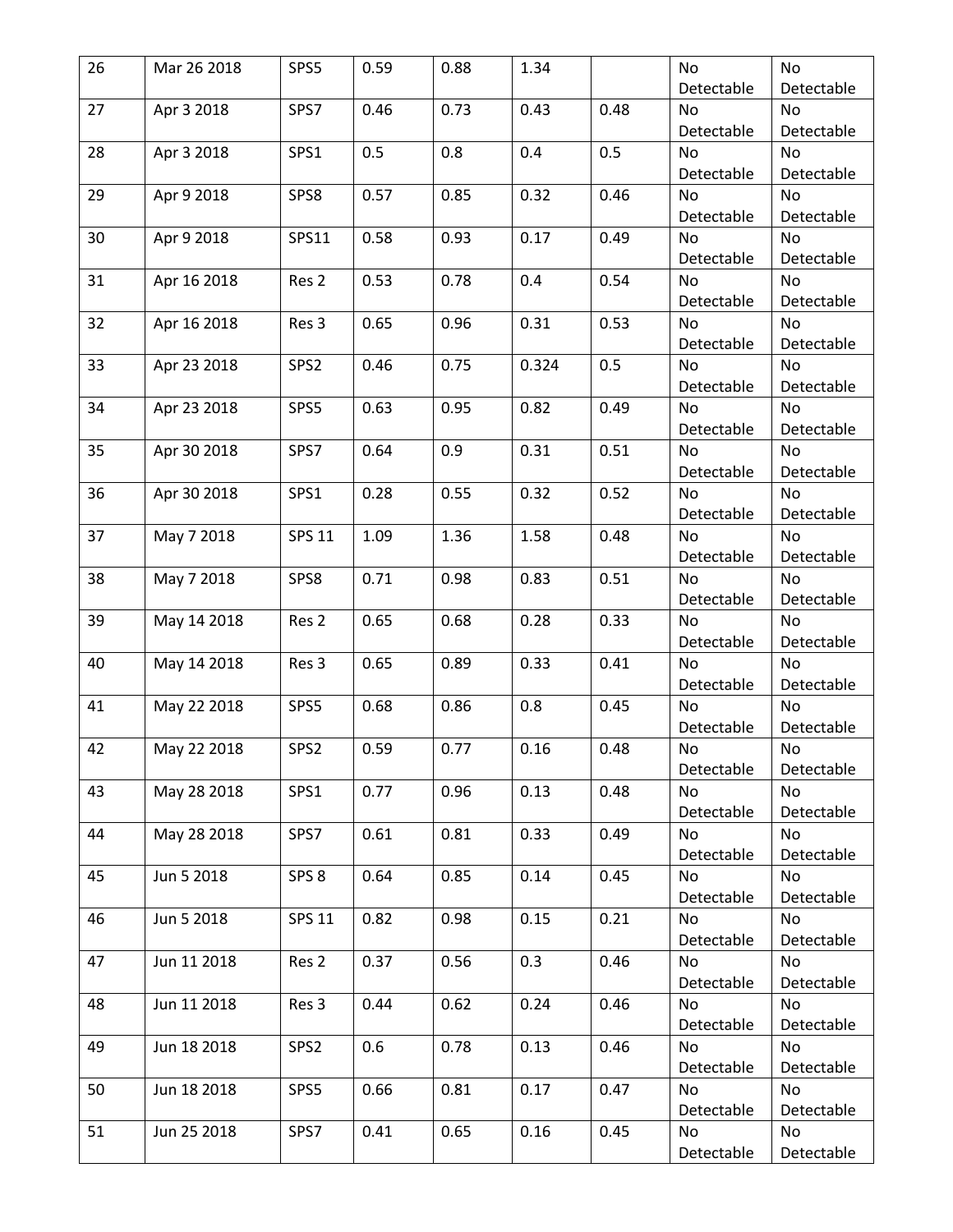| 52 | Jun 25 2018  | SPS1             | 0.55 | 0.77         | 0.15 | 0.45 | No         | No         |
|----|--------------|------------------|------|--------------|------|------|------------|------------|
|    |              |                  |      |              |      |      | Detectable | Detectable |
| 53 | Jul 3 2018   | SPS11            | 1.03 | 1.25         | 0.11 | 0.13 | No         | No         |
|    |              |                  |      |              |      |      | Detectable | Detectable |
| 54 | Jul 3 2018   | SPS8             | 0.38 | 0.59         | 0.13 | 0.31 | No         | <b>No</b>  |
|    |              |                  |      |              |      |      | Detectable | Detectable |
| 55 | Jul 9 2018   | Res <sub>2</sub> | 0.4  | 0.68         | 0.13 | 0.23 | No         | <b>No</b>  |
|    |              |                  |      |              |      |      | Detectable | Detectable |
| 56 | Jul 9 2018   | Res 3            | 0.33 | 0.57         | 0.1  | 0.3  | No         | <b>No</b>  |
|    |              |                  |      |              |      |      | Detectable | Detectable |
| 57 | Jul 16 2018  | SPS2             | 0.65 | 0.87         | 0.07 | 0.48 | No         | No         |
|    |              |                  |      |              |      |      | Detectable | Detectable |
| 58 | Jul 16 2018  | SPS5             | 0.91 | 1.02         | 0.12 | 0.48 | <b>No</b>  | <b>No</b>  |
|    |              |                  |      |              |      |      | Detectable | Detectable |
| 59 | Jul 23 2018  | SPS1             | 0.43 | 0.63         | 0.12 | 0.46 | No         | No         |
|    |              |                  |      |              |      |      | Detectable | Detectable |
| 60 | Jul 23 2018  | SPS7             | 0.52 | 0.72         | 0.12 | 0.46 | No         | No         |
|    |              |                  |      |              |      |      | Detectable | Detectable |
| 61 | Jul 30 2018  | SPS8             | 0.3  | 0.51         | 0.12 | 0.43 | No         | No         |
|    |              |                  |      |              |      |      | Detectable | Detectable |
| 62 | Jul 30 2018  | SPS11            | 1.06 | 1.25         | 0.08 | 0.24 | No         | No         |
|    |              |                  |      |              |      |      | Detectable | Detectable |
| 63 | Aug 7 2018   | Res <sub>2</sub> | 0.39 | 0.56         | 0.09 | 0.4  | No         | <b>No</b>  |
|    |              |                  |      |              |      |      | Detectable | Detectable |
| 64 | Aug 7 2018   | Res 3            | 0.32 | 0.53         | 0.12 | 0.4  | No         | No         |
|    |              |                  |      |              |      |      | Detectable | Detectable |
| 65 | Aug 13 2018  | SPS2             | 0.44 | 0.66         | 0.1  | 0.47 | No         | <b>No</b>  |
|    |              |                  |      |              |      |      | Detectable | Detectable |
| 66 | Aug 13 2018  | SPS5             | 0.78 | $\mathbf{1}$ | 0.12 | 0.47 | No         | No         |
|    |              |                  |      |              |      |      | Detectable | Detectable |
| 67 | Aug 20 2018  | SPS1             | 0.45 | 0.58         | 0.1  | 0.46 | No         | <b>No</b>  |
|    |              |                  |      |              |      |      | Detectable | Detectable |
| 68 | Aug 20 2018  | SPS7             | 0.44 | 0.58         | 0.15 | 0.45 | No         | No         |
|    |              |                  |      |              |      |      | Detectable | Detectable |
| 69 | Aug 27 2018  | SPS11            | 0.78 | 1.06         | 0.09 | 0.25 | No         | No         |
|    |              |                  |      |              |      |      | Detectable | Detectable |
| 70 | Aug 27 2018  | SPS <sub>8</sub> | 0.35 | 0.59         | 0.11 | 0.47 | No         | No         |
|    |              |                  |      |              |      |      | Detectable | Detectable |
| 71 | Sept 4 2018  | Res <sub>2</sub> | 0.5  | 0.7          | 0.11 | 0.45 | No         | No         |
|    |              |                  |      |              |      |      | Detectable | Detectable |
| 72 | Sept 4 2018  | Res 3            | 0.43 | 0.63         | 0.12 | 0.46 | No         | No         |
|    |              |                  |      |              |      |      | Detectable | Detectable |
| 73 | Sept 10 2018 | SPS <sub>5</sub> | 0.56 | 0.76         | 0.58 | 0.47 | No         | No         |
|    |              |                  |      |              |      |      | Detectable | Detectable |
| 74 | Sept 10 2018 | SPS2             | 0.37 | 0.62         | 0.1  | 0.46 | No         | No         |
|    |              |                  |      |              |      |      | Detectable | Detectable |
| 75 | Sept 17 2018 | SPS1             | 0.83 | 0.99         | 0.21 | 0.5  | No         | No         |
|    |              |                  |      |              |      |      | Detectable | Detectable |
| 76 | Sept 17 2018 | SPS7             | 0.65 | 0.88         | 0.22 | 0.49 | No         | No         |
|    |              |                  |      |              |      |      | Detectable | Detectable |
| 77 | Sept 24 2018 | SPS8             | 0.36 | 0.56         | 0.15 | 0.45 | No         | No         |
|    |              |                  |      |              |      |      | Detectable | Detectable |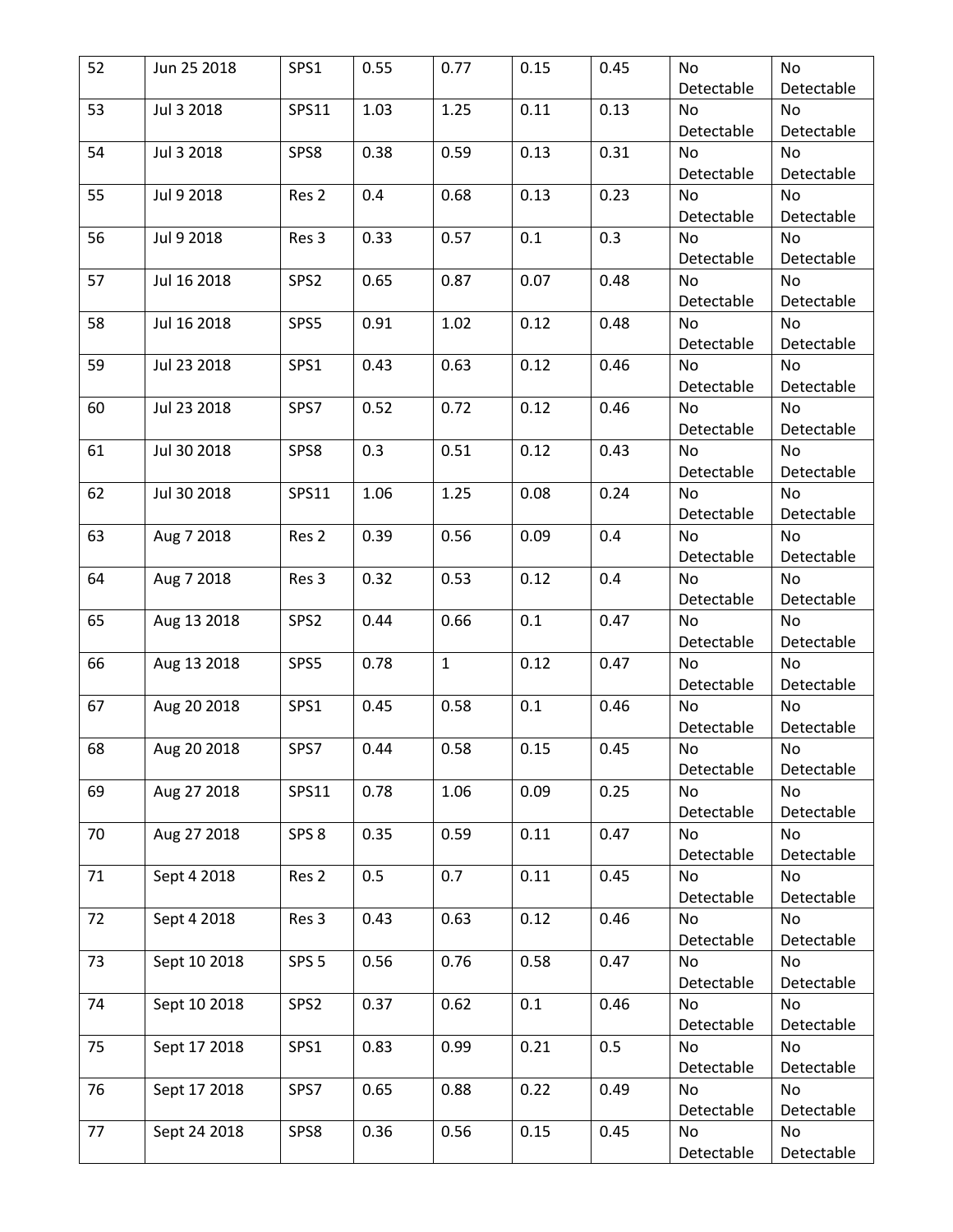| 78  | Sept 24 2018 | <b>SPS 11</b>    | 0.59 | 0.93 | 0.09 | 0.42 | No         | No         |
|-----|--------------|------------------|------|------|------|------|------------|------------|
|     |              |                  |      |      |      |      | Detectable | Detectable |
| 79  | Oct 1 2018   | Res <sub>2</sub> | 0.64 | 0.88 | 0.12 | 0.5  | No         | No         |
|     |              |                  |      |      |      |      | Detectable | Detectable |
| 80  | Oct 1 2018   | Res 3            | 0.39 | 0.62 | 0.1  | 0.5  | <b>No</b>  | No         |
|     |              |                  |      |      |      |      | Detectable | Detectable |
| 81  | Oct 9 2018   | SPS5             | 0.65 | 0.88 | 0.15 | 0.47 | No         | No         |
|     |              |                  |      |      |      |      | Detectable | Detectable |
| 82  | Oct 9 2018   | SPS2             | 0.58 | 0.8  | 0.14 | 0.48 | No         | No         |
|     |              |                  |      |      |      |      | Detectable | Detectable |
| 83  | Oct 15 2018  | SPS7             | 0.6  | 0.85 | 0.1  | 0.47 | No         | No         |
|     |              |                  |      |      |      |      | Detectable | Detectable |
| 84  | Oct 15 2018  | SPS1             | 0.56 | 0.8  | 0.16 | 0.47 | <b>No</b>  | No         |
|     |              |                  |      |      |      |      | Detectable | Detectable |
| 85  | Oct 23 2018  | SPS11            | 0.61 | 0.82 | 0.08 | 0.44 | No         | No         |
|     |              |                  |      |      |      |      | Detectable | Detectable |
| 86  | Oct 23 2018  | SPS8             | 0.43 | 0.64 | 0.11 | 0.47 | No         | No         |
|     |              |                  |      |      |      |      | Detectable | Detectable |
| 87  | Oct 29 2018  | Res <sub>2</sub> | 0.56 | 0.81 | 0.1  | 0.47 | No         | No         |
|     |              |                  |      |      |      |      | Detectable | Detectable |
| 88  | Oct 29 2018  | Res 3            | 0.35 | 0.55 | 0.36 | 0.47 | <b>No</b>  | No         |
|     |              |                  |      |      |      |      | Detectable | Detectable |
| 89  | Nov 5 2018   | SPS2             | 0.44 | 0.68 | 0.1  | 0.48 | No         | No         |
|     |              |                  |      |      |      |      | Detectable | Detectable |
| 90  | Nov 5 2018   | SPS5             | 0.57 | 0.78 | 0.12 | 0.48 | No         | No         |
|     |              |                  |      |      |      |      | Detectable | Detectable |
| 91  | Nov 13 2018  | SPS1             | 0.39 | 0.62 | 0.09 | 0.51 | <b>No</b>  | <b>No</b>  |
|     |              |                  |      |      |      |      | Detectable | Detectable |
| 92  | Nov 13 2018  | SPS7             | 0.7  | 0.91 | 0.1  | 0.49 | No         | No         |
|     |              |                  |      |      |      |      | Detectable | Detectable |
| 93  | Nov 19 2018  | SPS8             | 0.38 | 0.62 | 0.13 | 0.46 | No         | No         |
|     |              |                  |      |      |      |      | Detectable | Detectable |
| 94  | Nov 19 2018  | SPS11            | 0.96 | 1.32 | 0.12 | 0.47 | No         | No         |
|     |              |                  |      |      |      |      | Detectable | Detectable |
| 95  | Nov 26 2018  | Res <sub>2</sub> | 0.47 | 0.72 | 0.12 | 0.47 | No         | No         |
|     |              |                  |      |      |      |      | Detectable | Detectable |
| 96  | Nov 26 2018  | Res <sub>3</sub> | 0.4  | 0.66 | 0.09 | 0.47 | No         | <b>No</b>  |
|     |              |                  |      |      |      |      | Detectable | Detectable |
| 97  | Dec 3 2018   | SPS <sub>2</sub> | 0.58 | 0.75 | 0.09 | 0.5  | No         | No         |
|     |              |                  |      |      |      |      | Detectable | Detectable |
| 98  | Dec 3 2018   | SPS5             | 0.57 | 0.86 | 0.1  | 0.47 | No         | No         |
|     |              |                  |      |      |      |      | Detectable | Detectable |
| 99  | Dec 10 2018  | SPS7             | 0.58 | 0.85 | 0.11 | 0.5  | No         | No         |
|     |              |                  |      |      |      |      | Detectable | Detectable |
| 100 | Dec 10 2018  | SPS1             | 0.54 | 0.83 | 0.09 | 0.5  | <b>No</b>  | No         |
|     |              |                  |      |      |      |      | Detectable | Detectable |
| 101 | Dec 17 2018  | SPS8             | 0.56 | 0.7  | 0.15 | 0.49 | No         | No         |
|     |              |                  |      |      |      |      | Detectable | Detectable |
| 102 | Dec 17 2018  | SPS11            | 0.74 | 1.1  | 0.09 | 0.48 | No         | No         |
|     |              |                  |      |      |      |      | Detectable | Detectable |
| 103 | Dec 27 2018  | Res <sub>2</sub> | 1.7  | 1.93 | 0.08 | 0.47 | No         | No         |
|     |              |                  |      |      |      |      | Detectable | Detectable |